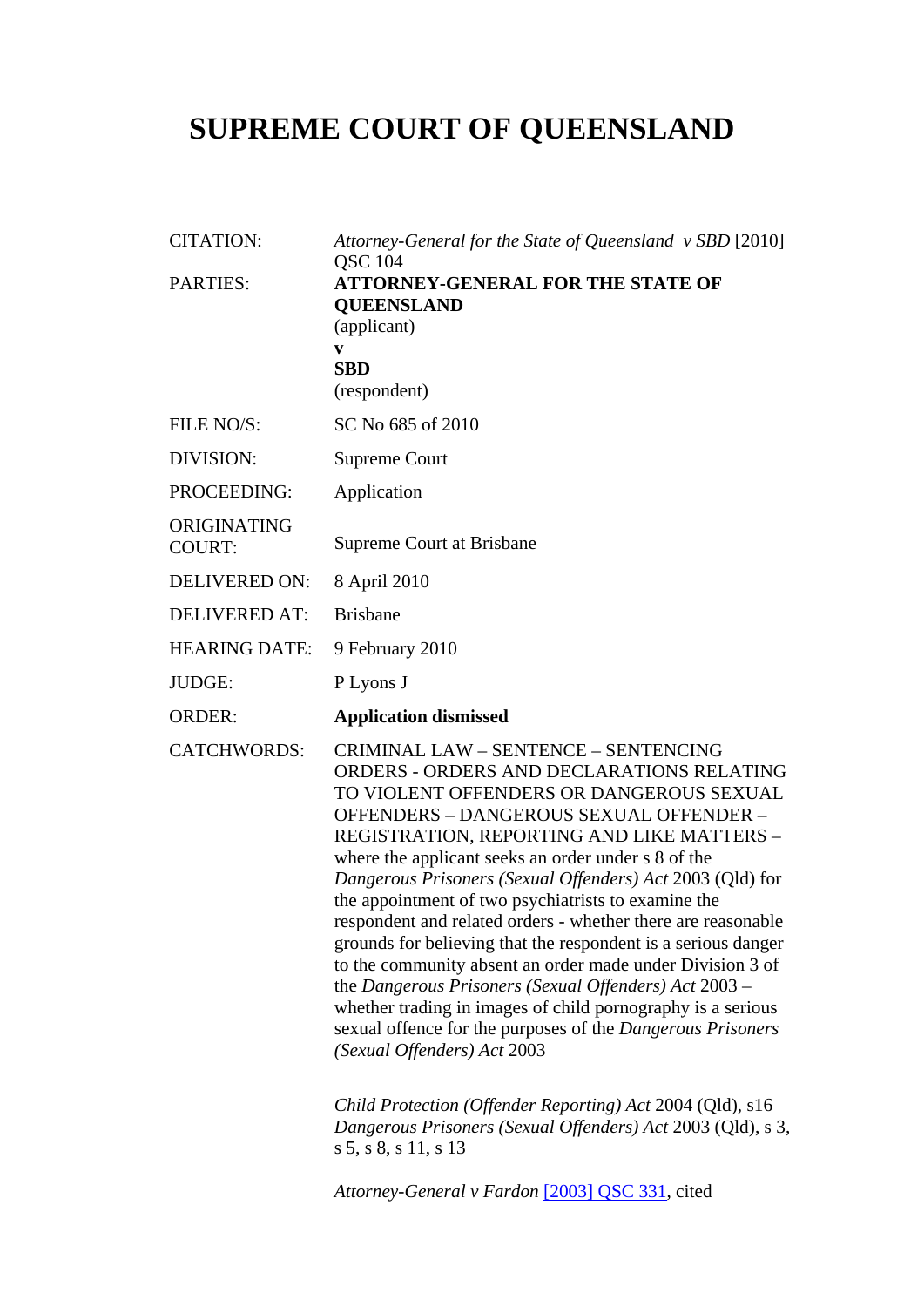|                    | George v Rockett (1990) 170 CLR 104; [1990] HCA 26, cited<br>$R \, v$ Finch ex-parte A-G (Qld) [2006] QCA 60, applied<br><i>R v Jones</i> (1999) 108 A Crim R 50; [1999] WASCA 24, cited |
|--------------------|------------------------------------------------------------------------------------------------------------------------------------------------------------------------------------------|
| <b>COUNSEL:</b>    | M Maloney for the applicant<br>S Ryan for the defendant                                                                                                                                  |
| <b>SOLICITORS:</b> | Crown Law for the applicant<br>Legal Aid Queensland for the defendant                                                                                                                    |

[1] The applicant seeks an order under s 8 of the *Dangerous Prisoners (Sexual Offenders) Act* 2003 (Qld) (*DPSOA*) for the appointment of two psychiatrists to examine the respondent, and related orders. The application gives rise to a preliminary question, namely, whether there are reasonable grounds for believing that the respondent is a serious danger to the community absent an order made under Division 3 of the DPSOA. Before considering s 8 in detail, and determining this preliminary issue, it is necessary to say something more about the respondent's personal circumstances and history.

#### **Background**

- [2] The respondent is 49 years of age. He was born in Victoria.
- [3] He gives a history of having been abandoned by his natural father when he was one year old. He was raised by foster parents. He says that he was sexually abused as a child. He left school at about age 13, and worked for K-mart from age 14 to age 25, working up from trolley boy to trainee manager.
- [4] He then moved to Queensland, where he played football under a contract with an Australian Football League semi-professional team for about two years.
- [5] In about 1988, the respondent was sentenced to a term of imprisonment. The offences for which he was sentenced are discussed later, as part of the respondent's criminal history. However, upon his release from prison, the respondent worked as an industrial cleaner, and subsequently conducted his own cleaning business for a number of years. He lost his cleaning contract when the most recent charges became known, and then did some casual cleaning and some work chopping firewood.
- [6] The respondent has a criminal history which dates back to his teenage years. It appears that he was then charged with offences related to housebreaking and stealing, though it is not clear that the proceedings were brought to a conclusion.
- [7] His history of sexual offending commenced with a conviction on 1 November 1978 of four counts of carnal knowledge of a girl between 10 and 16 years of age. He was then convicted on 1 June 1979 of two counts of carnal knowledge of another girl between 10 and 16 years of age. In each case, the girl was a girlfriend at the time. There was no suggestion that any of the offences was committed without the consent in fact of the girl. The respondent has had a long term relationship with the girl associated with the convictions of 1 November 1978, the relationship lasting for about 21 years. They were married for most of that time, and have three children. It appears that she informed the respondent last year that she wishes to divorce him, a position which he appears to understand well, because of the difficulties he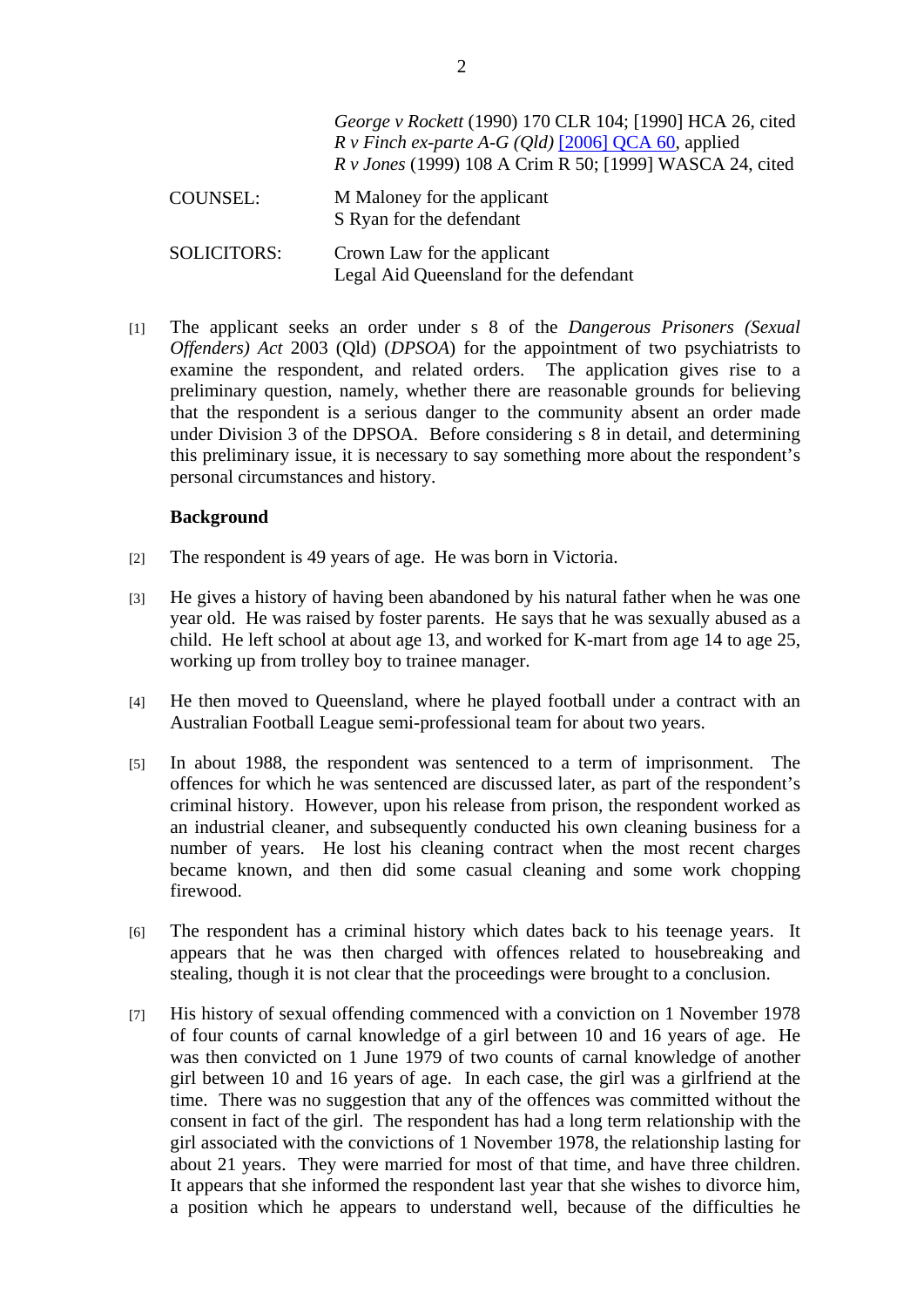acknowledges he has caused in her life; and he expects that their relationship will nevertheless continue to be amicable.

- [8] It is of some relevance that, in the period from 1984 to 1986, the respondent was convicted on some four occasions of driving a motor vehicle while under the influence of liquor.
- [9] In 1988, the respondent was convicted of two counts of rape and one count of indecent assault on a female, all of the offences having been committed on 1 May 1987. The respondent refers to these offences as a "football club gang bang". Three other members of the football club were charged in relation to the incident, but were acquitted. It was submitted on behalf of the respondent that his conviction was a consequence of his admissions, the complainant's evidence indicating that she was significantly affected by alcohol and cannabis, and that she had problems with her memory of the events. It seems clear that the respondent had been drinking alcohol for some time prior to the offences.
- [10] The respondent subsequently addressed issues relating to his consumption of alcohol. He attended meetings of Alcoholics Anonymous. There is no suggestion that he has engaged in alcohol-related offending for many years.
- [11] The respondent is at present in custody as a result of his conviction of offences committed in the latter part of 2004 and the first half of 2005. Those offences were indecent treatment of a child under 16; the possession of child exploitation material; and the distribution of child exploitation material. On 18 June 2007, the respondent was sentenced for the first offence, to a term of imprisonment of 2 years; for the second, to a term of imprisonment of 18 months, and for the third, to a term of imprisonment of 3 years, all to be served concurrently; with a parole eligibility date of 18 December 2007. However, he remains in custody.
- [12] The first offence is that of taking a photograph of one of his children (previously referred to).<sup>1</sup> That was a photograph of her, naked, in the bathroom and covered with soap suds. At his sentence, reference was made to another photograph of his daughter, again naked, in the bath, but that was not the subject of the charge. The daughter was not posing in a sexual way, and the respondent says that the photographs were taken, not for purposes related to sexual gratification, but with a view to embarrassing her on her  $18<sup>th</sup>$  birthday. His wife had objected to the taking of the photograph, but it seems to have been accepted by the prosecutor at the sentencing that the objection was not because of any suspicion of sexual interest by the respondent in his daughter.
- [13] The charge relating to the possession of child exploitation material was based on the fact that the respondent had a number (at one time said to be 47, but elsewhere said to be 60) of images of child pornography, which he had stored on compact disc. The charge concerning the distribution of child exploitation material related to his provision of similar material over the internet.
- [14] Over a period of time, the respondent had engaged in "cyber-sex" with two women. He also had an interest in bestiality. The respondent used child pornographic material both to sustain his contact with these two women, and to obtain

 $\frac{1}{1}$  The indictment referred to a single photograph. The prosecutor's submissions at the sentencing hearing referred to two photographs.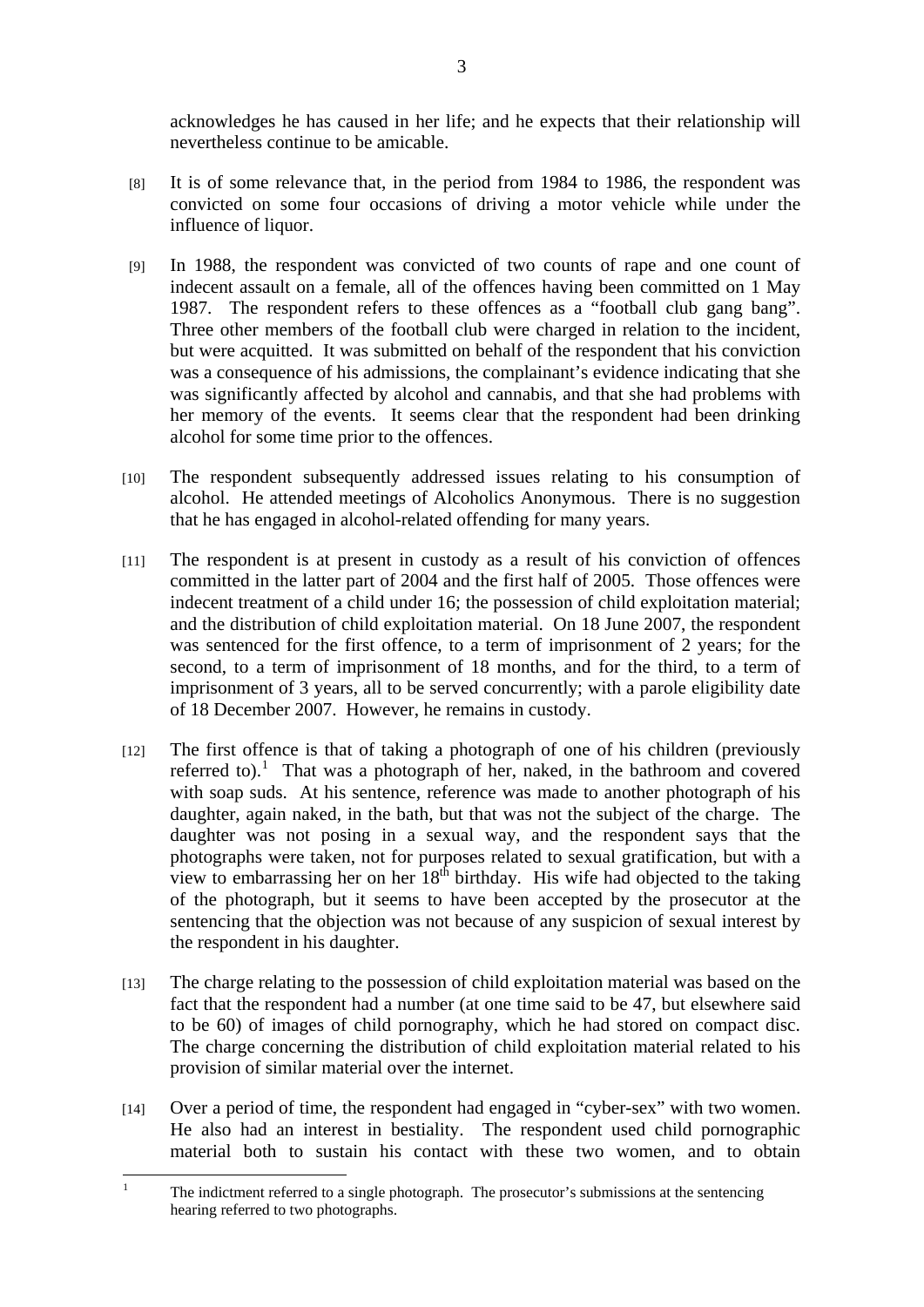pornographic material relating to bestiality. In the submissions, the child pornographic material was described as "currency" used by the respondent for these purposes.

- [15] In the course of his internet contact with the two women, and to maintain it, the respondent described abuse of his children. It was submitted by his Counsel that a fair reading of the transcripts indicated that it was primarily one of the women who commenced this line of discussion, and that the respondent used it as a springboard for the discussion of sexual activity involving the woman, his real interest being in that, rather than in any sexual activity with his children. The respondent had said of his descriptions of such activity, that they were "fantasy". His Counsel pointed out that his children, when interviewed by the police, spoke fondly of him and made no allegation of sexual abuse. His wife provided a statement, apparently for the sentencing proceedings, which described the respondent as a good father and said he was not a paedophile.
- [16] The respondent was interviewed by police officers in relation to these charges on 1 July 2005. He participated in recorded interviews, the transcripts of which took up 66 pages. They contain a number of admissions.
- [17] On 5 July 2005 the respondent voluntarily attended at a police station and participated in a short interview, in the course of which he made some further admissions. Later that day, the respondent was arrested, and released.
- [18] The following day the respondent telephoned one of the police officers who had interviewed him, apparently crying, and asking for the names of counsellors. He also volunteered information about additional pornography on his hard drive, which he had previously forgotten to mention.
- [19] The respondent subsequently attended counselling sessions with the Men's Information and Support Association Inc and worked with the Department of Child Safety on a voluntary basis to address the concerns resulting from the events which gave rise to the charges.
- [20] The respondent pleaded guilty to the charges. He was sentenced on 18 June 2007, almost two years after his initial arrest.
- [21] He says that he did not use the internet in that two year period, which is supported by the statement of his wife to which I have previously referred. There has been no suggestion the statement is untrue.
- [22] A report from a psychologist, Mr Peter Jordan, was prepared for the sentencing. Mr Jordan considered that the respondent had "features of borderline personality disorder particularly in the area of identity problems and impulse control". His early childhood experiences made it likely that he lacked the ability to empathise with others, though Mr Jordan considered that that ability could be developed through intervention. By the time of the report, Mr Jordan thought that that had occurred to some extent; and he thought that the respondent would respond well to further treatment. Mr Jordan noted that paedophiles typically deny their involvement in offences, or deny their level of responsibility in such offences; this was not the case with the respondent, who fully acknowledged his involvement.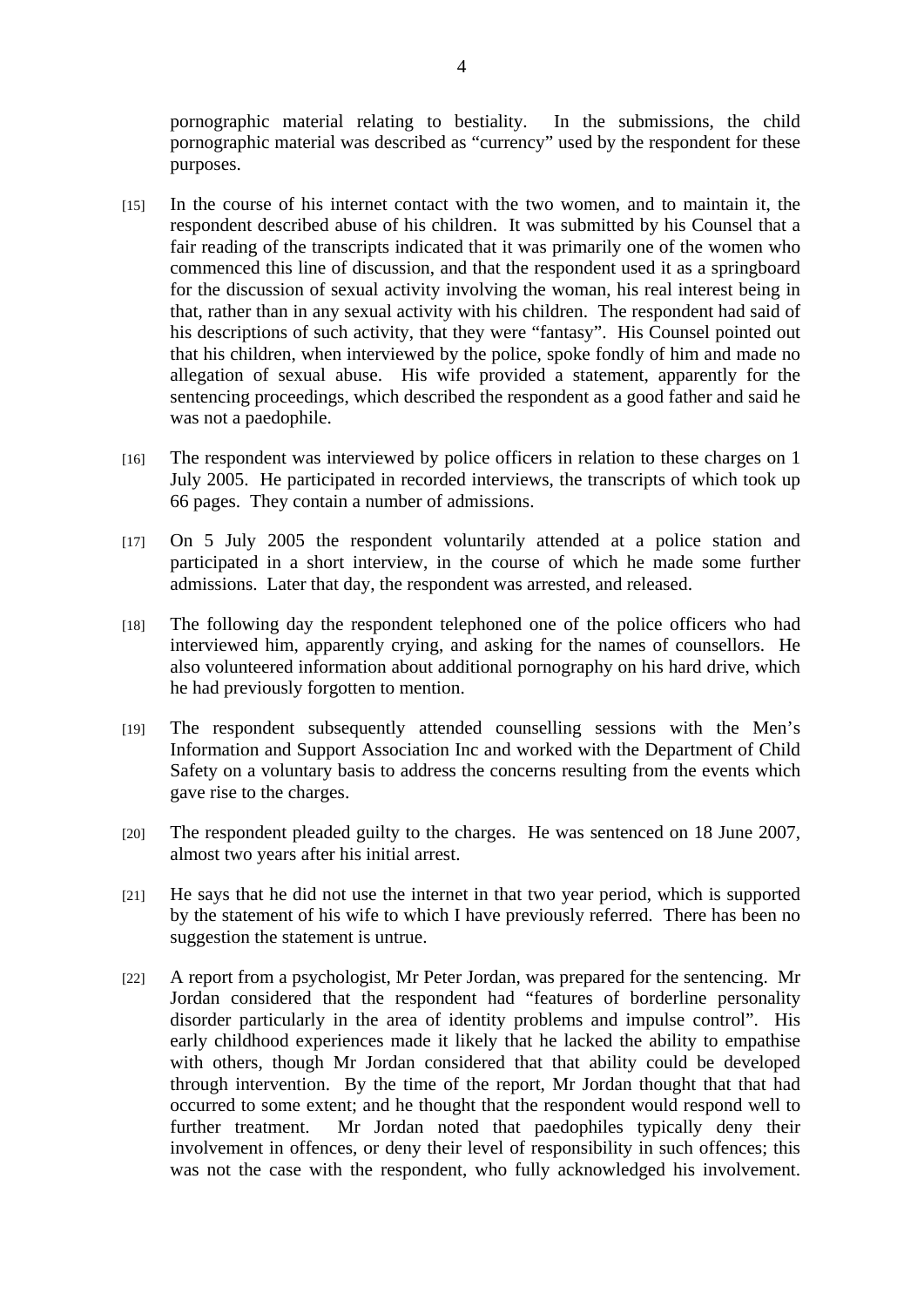The respondent was also able to state why the offences were wrong, which Mr Jordan described as not typical of paedophile behaviour.

- [23] In the latter part of 2007, a psychologist, Ms Ashley Phelan, carried out some assessments of the respondent. One was a STATIC-99 assessment. It is said to be designed to assist in the prediction of sexual and violent recidivism for sexual offenders, the estimates being "group estimates based upon reconvictions". It was said in Ms Phelan's report that "these estimates do not directly correspond to the recidivism risk of an individual offender." The result of this assessment was that the respondent was considered to be in the High Risk category.
- [24] The other assessment was the STABLE-2000, said not be an assessment of the risk of sexual recidivism, but of the need for intervention. That assessment resulted in a determination that the respondent had high intervention needs in relation to his sexual offending behaviour. Ms Phelan recommended that the respondent undertake the Getting Started: Preparatory Programme ("GSPP"), prior to considering his suitability to undertake the Crossroads: High Intensity Sexual Offending Programme ("HISOP").
- [25] Between April and June 2008 the respondent underwent the GSPP. The report prepared at the conclusion of this programme describes the respondent's participation in a rather positive light. For example, it includes the following:

"(The respondent) openly acknowledges his offending behaviour and takes responsibility for his offences. (The respondent) is a supportive group member, and provides positive feedback, questions, and opens discussions when in group. He participates in every group and does not need to be prompted to provide feedback or discussion. He bonded well with all members and is a respectful and courteous participant. (The respondent) stated that he is optimistic and anticipating the next programme."

- [26] The report recommended that the respondent participate in the HISOP programme.
- [27] The HISOP programme in which the respondent participated was conducted between November 2008 and August 2009. The report prepared on the completion of the programme also described his participation in positive terms. Its conclusion included the following:

"Throughout the programme (the respondent) identified and targeted beliefs enabling him to sexually offend against the victim and developed appropriate counter-beliefs which he will need to continue to develop and reinforce upon his release in the community. Additionally his management of high risk factors and support network would be suitably supported by a referral to a Sexual Offending Maintenance Programme in the community. Overall (the respondent) met the programme objectives to a satisfactory standard and was able to apply programme concepts to his own situation. Continued implementation and refinement of these strategies should assist him to make any necessary lifestyle changes to remain offence free."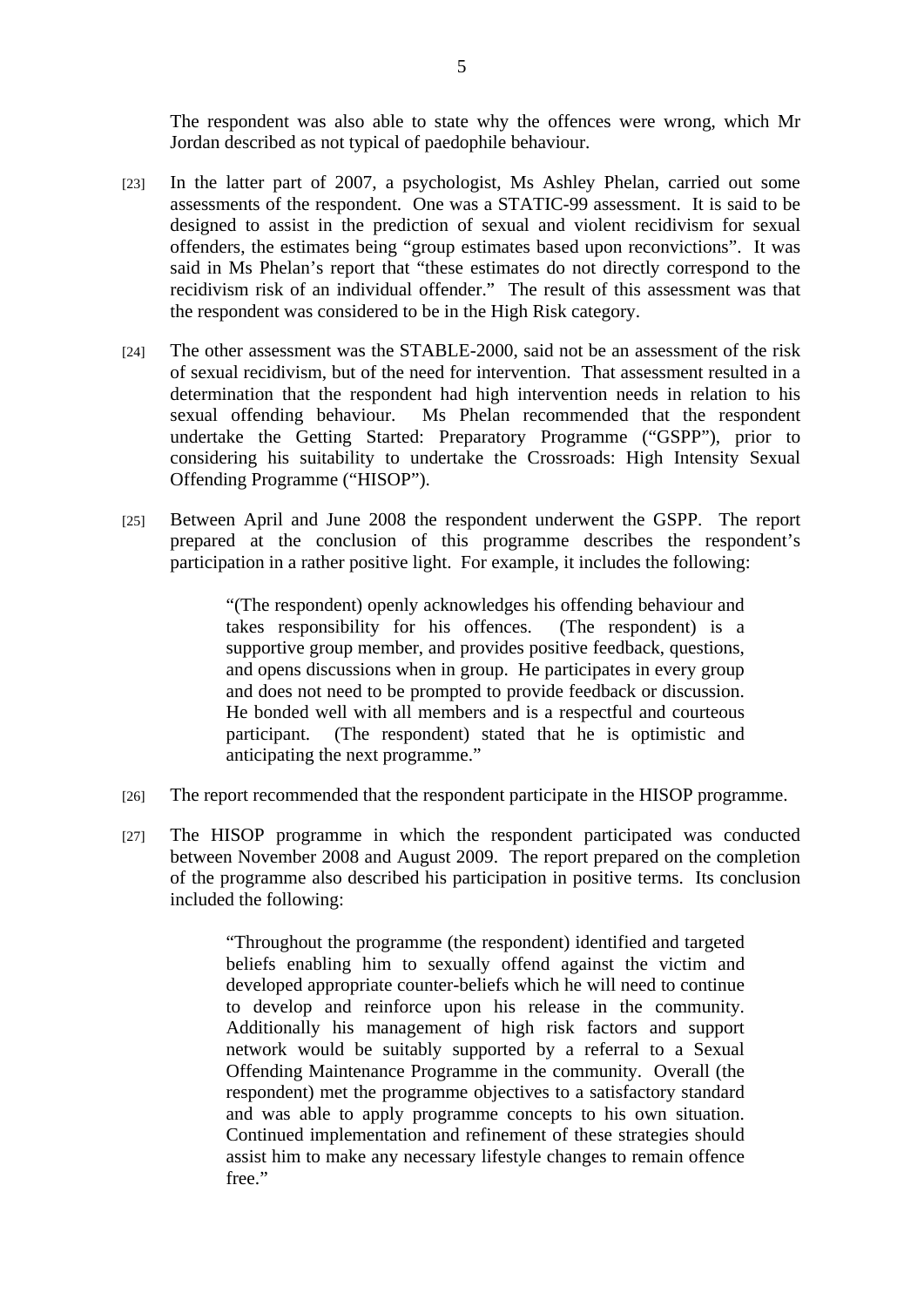#### **Dr Sundin's report**

- [28] Dr Sundin, a psychiatrist, interviewed the respondent for two and a half hours on 4 June 2009.
- [29] In her principal report, Dr Sundin refers to a Pre-Sex Offending Programme Assessment of 3 October 2008. She noted inconsistencies in his answers, particularly in relation to pornography, including pornography involving children. She considered that the responses were consistent with the observation of Mr Jordan that the respondent has a borderline personality structure. However, she recorded elsewhere in her report that the stability of his relationship with his wife over many years suggests that he is capable of a degree of stable interpersonal relationships.
- [30] Dr Sundin noted the results of the STATIC-99 assessment and the STABLE-2000 assessment. She noted that his participation in the GSPP included disclosure which was open and honest, and that he was considered to have a basic understanding of empathy. She also noted matters relating to his early history, his previous problems with alcohol, and his previous sexual offending.
- [31] Her report records that during his time in prison he has remained breach free, and had completed courses in prison on literacy, numeracy and general workplace safety. She also noted that the Southern Queensland Regional Parole Board on 18 August 2008 (prior to the commencement of the HISOP) had considered a relapse prevention plan to lack foresight and to be unrealistic. She also noted the views of the Board expressed on 4 February 2009 that completion of the HISOP would give the respondent "the skills and tools to identify risk factors and triggers for his offending behaviour and develop a comprehensive relapse prevention plan".
- [32] Consistently with his interviews with the police in 2005, the respondent told Dr Sundin that his provision of photographs of his children over the internet to other persons, and his discussion relating to an incestuous relationship with his daughter, were for the purpose of his interest in bestiality, and for sexual interest contact with other adult women. He recognised that his conduct was wrong.
- [33] Dr Sundin considered that the respondent had lied to her in the course of the interview. She considered that he sought to minimise the seriousness of the 2005 offences, in part by reference to the sentences imposed. Dr Sundin considered that the collection and dissemination of sexually explicit child pornography, combined with engaging in sexually explicit fantasies regarding his daughter, was sufficient to attract the diagnosis of paedophilia, even in the face of the respondent's claim that he had no interest in such material. She did not regard his claims of simple or transient curiosity with regard to child pornography to be credible, though she did accept that the respondent had not acted on the sexual fantasies with regard to his children. She considered that his statement, that he realised only with the arrival of the police that his activities were illegal, to be fatuous; and that his efforts to keep these matters secret suggested a person aware that he was involved in prohibited activities.
- [34] Dr Sundin assessed the respondent by the use of a number of "actuarial instruments" which are statistically derived. She noted that they had to be applied with a degree of caution at the individual level "given that they are derived from North American prison populations rather than Australian studies". She specifically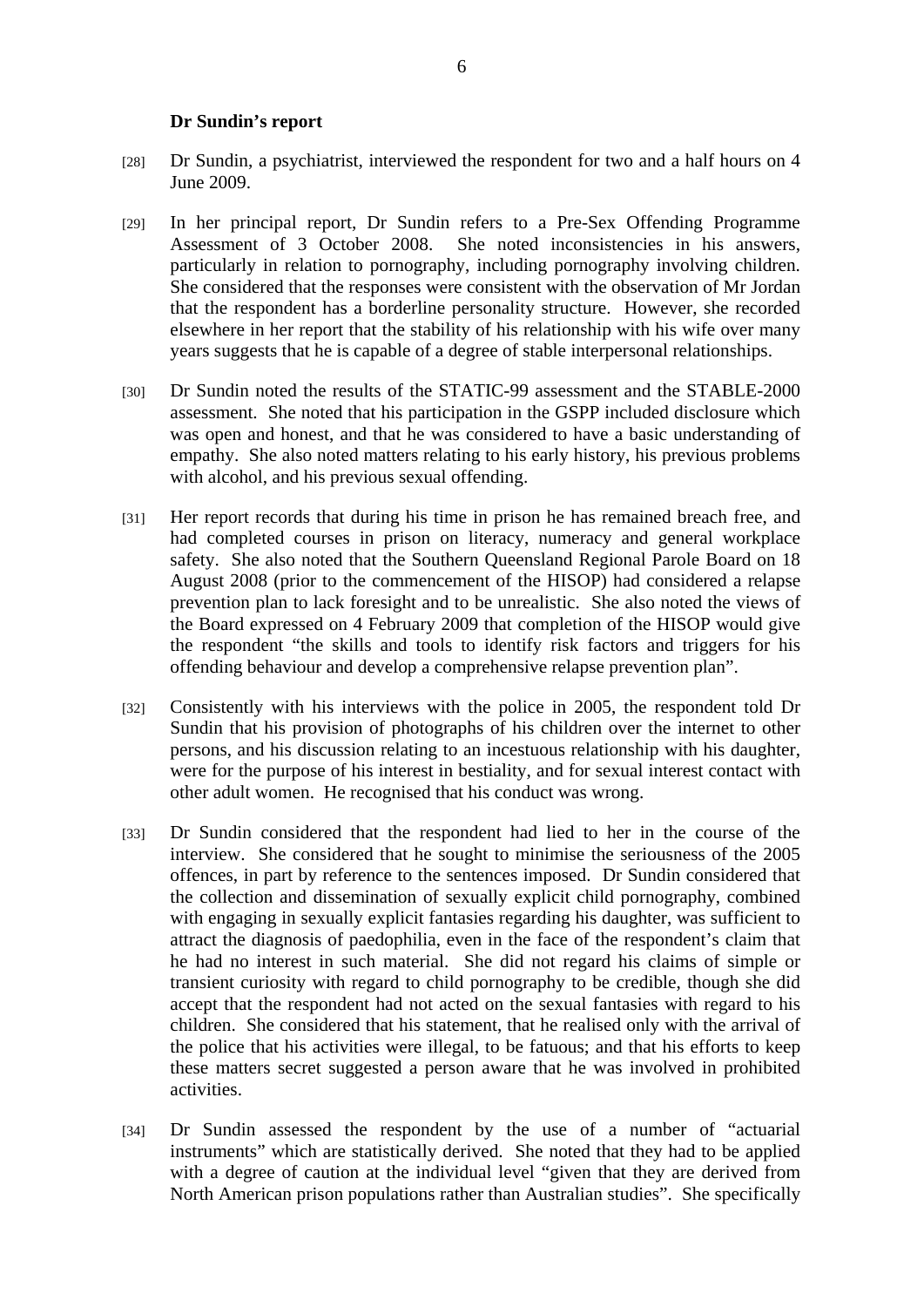noted that these assessments were "somewhat skewed by his early carnal knowledge convictions in Victoria".

- [35] Dr Sundin also noted that while alcohol had been a major problem for the respondent in the past, it did not appear to have been an issue in recent times, though she thought it might "re-flare if he decompensates".
- [36] Her conclusion in her principal report is apparent from the following:

"Taking all these factors together, I consider his potential future risk of sexual recidivism is moderate. If he were to re-offend it seems likely that it would involve a person known to him or he may be unable to resist his paraphilic drives and once again become absorbed in trading child pornographic images for scenes of bestiality. It is unlikely that he would directly attack a stranger."

- [37] Dr Sundin explained in her oral evidence that paraphilia was an "umbrella term" which would include bestiality and paedophilia. She concluded her report by recommending that consideration be given to the respondent's release subject to a supervision order aimed at reducing the risk of re-offending behaviour by the respondent. She recommended a variety of forms of assistance, including assistance with continued abstinence from alcohol, and limitations of access to the internet.
- [38] Dr Sundin was subsequently provided with a report prepared on the respondent's completion of the HISOP. She noted that the facilitators were "generally very satisfied" with the respondent's progress, and his achievements in that course. She then stated that in light of the report, she was "comfortable" in continuing her recommendation that the respondent was capable of management in the community under the provisions of a supervision order that would ensure his access to the internet is limited and supervised, that required him to abstain from alcohol, that required him to attend a sexual offenders maintenance programme, and that required him to continue in individual therapy.
- [39] In her oral evidence, Dr Sundin confirmed that, even with the favourable report of the respondent's participation in the HISOP, she maintained her assessment of the risk of recidivism as moderate. However, she stated that participation in such a program is considered to lower the risk of recidivism for all offenders. She also noted that that term "moderate" covered quite a broad range. Asked whether her assessment would be affected if it were true that the respondent had not made use of the internet between his detection in mid 2005 and his sentence in June 2007, she said that would reduce her assessment to the lower end of the moderate range. It was apparent from her oral evidence that her concerns about the risk of any future offence involving paedophilia were in part based on statistical studies relating to people who download child pornography, and statistical studies of persons who have "elements of sexual sadism". Her inclusion of the respondent in the latter category seems to be associated, not with the enjoyment by him of a victim's physical pain, but because of his interest in bestiality, which Dr Sundin referred to as sexually degrading, and involving the humiliation of women.

## **Section 8 DPSOA**

[40] Section 8 includes the following: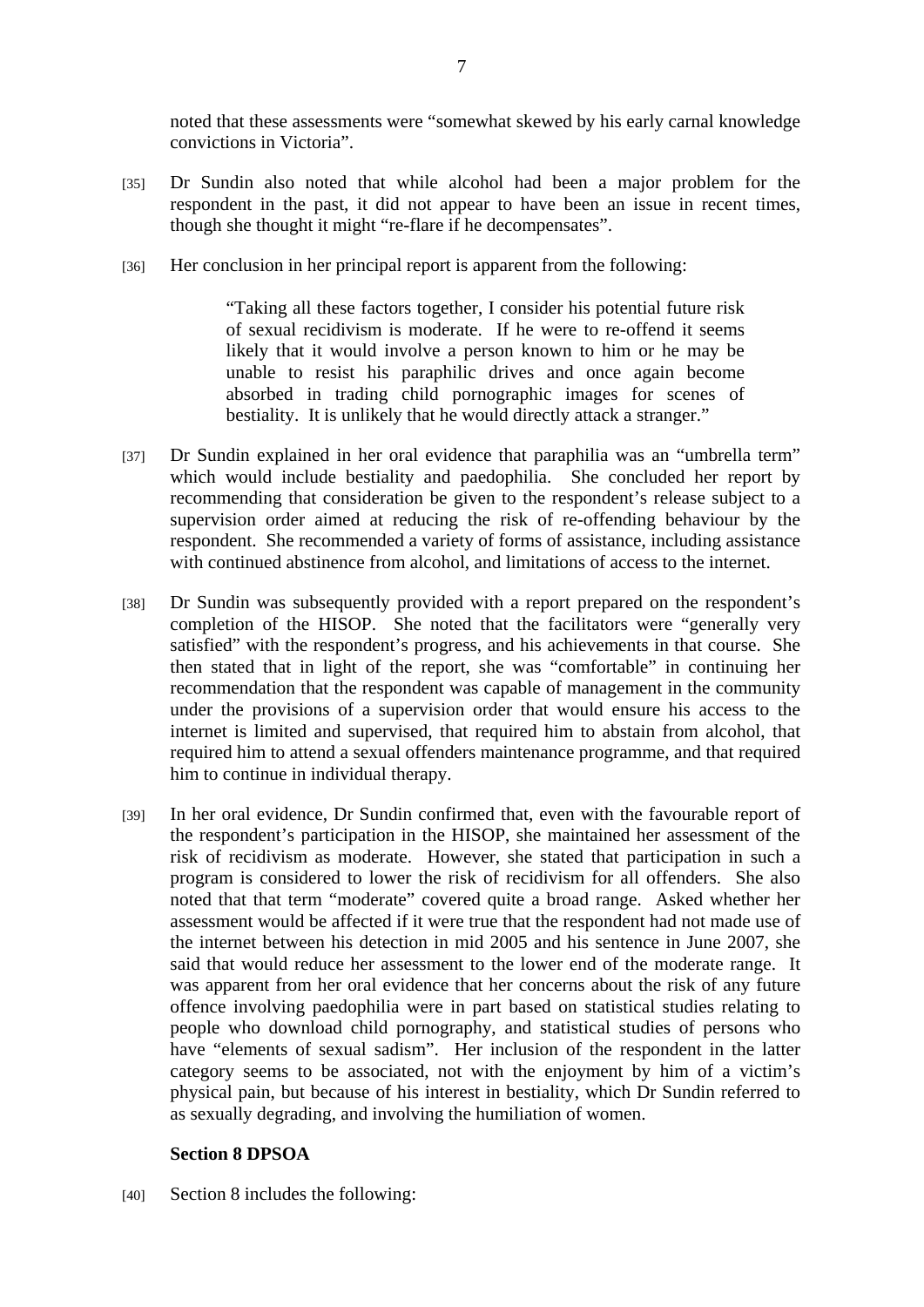## **8 Preliminary hearing**

(1) If the court is satisfied there are reasonable grounds for believing the prisoner is a serious danger to the community in the absence of a division 3 order, the court must set a date for the hearing of the application for a division 3 order.

- [41] The section also confers powers to make related orders, including for an examination of the prisoner by psychiatrists.
- [42] It is useful to place s 8 in its context within the DPSOA. I commence with a reference to the objects of that Act:

#### "**3 Objects of this Act**

The objects of this Act are—

- (a) to provide for the continued detention in custody or supervised release of a particular class of prisoner to ensure adequate protection of the community; and
- (b) to provide continuing control, care or treatment of a particular class of prisoner to facilitate their rehabilitation."
- [43] Section 8 appears within Part 2 of the Act, dealing with continuing detention or supervision. The first step in the proceedings envisaged by Part 2 is an application for orders authorised by s 8. The terms of s 8 make it necessary to have some appreciation of the nature of a Division 3 order, and some related provisions. A Division 3 order is either an order that a prisoner be detained in custody for an indefinite term for control, care or treatment (referred to as a *continuing detention order*); or an order that a prisoner be released from custody subject to requirements considered appropriate and stated within the order (referred to as a *supervision order*).
- [44] An important aspect of the considerations raised by s 8 is whether there are reasonable grounds for believing that the person is question is "a serious danger to the community in the absence of a division 3 order". The expression "serious danger to the community" is defined in the Schedule to the DPSOA by reference to s 13(1), where reference is made to a person being such a danger "in the absence of a division 3 order". Section 13(2) then explains the expression in the following terms:
	- "(2) A prisoner is a serious danger to the community as mentioned in subsection (1) if there is an unacceptable risk that the prisoner will commit a serious sexual offence—
		- (a) if the prisoner is released from custody; or
		- (b) if the prisoner is released from custody without a supervision order being made."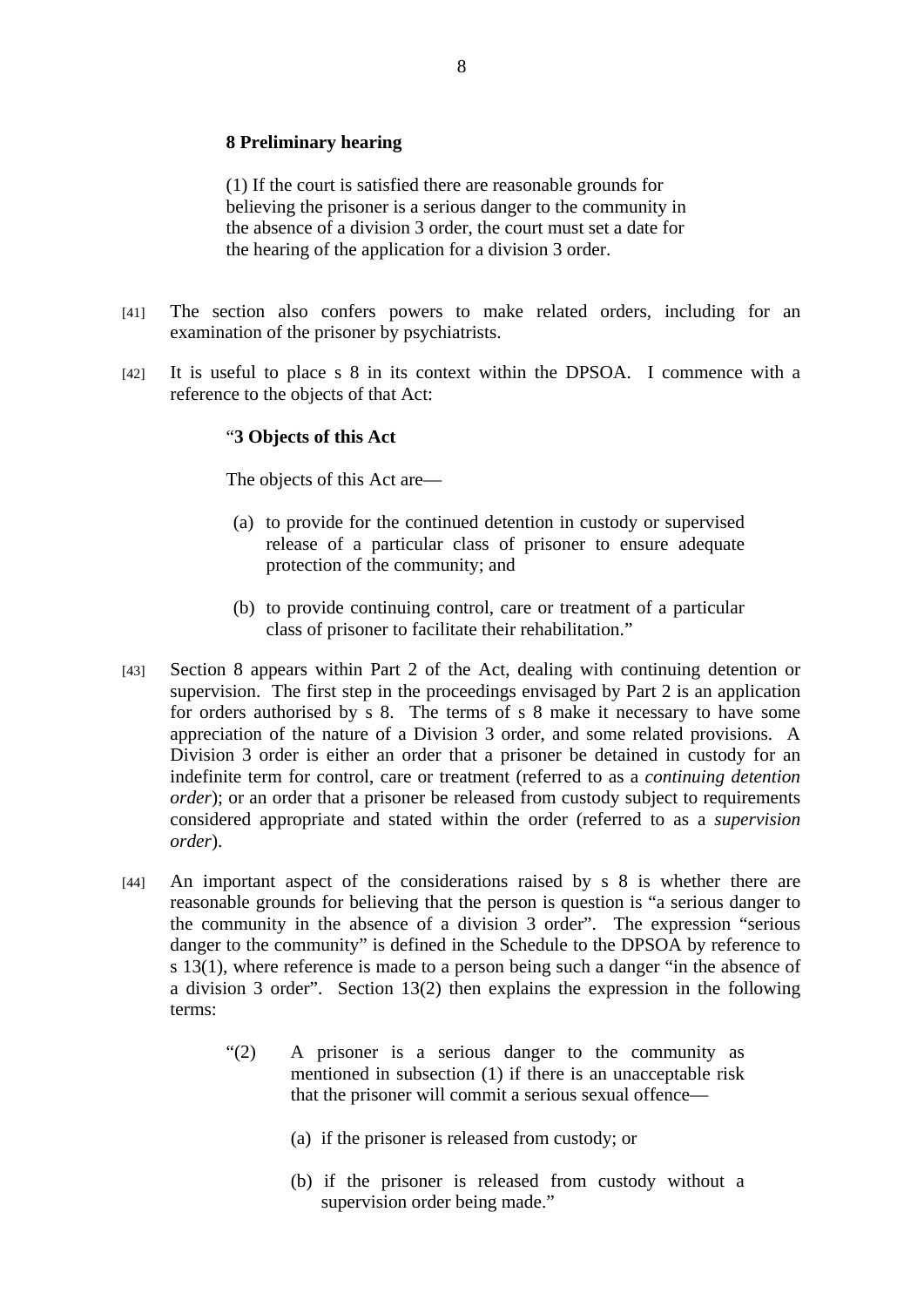$[45]$  Section 13(4) then provides:

- "(4) In deciding whether a prisoner is a serious danger to the community as mentioned in subsection (1), the court must have regard to the following—
	- (a) the reports prepared by the psychiatrists under section 11 and the extent to which the prisoner cooperated in the examinations by the psychiatrists;

(b) any other medical, psychiatric, psychological or other assessment relating to the prisoner;

(c) information indicating whether or not there is a propensity on the part of the prisoner to commit serious sexual offences in the future;

(d) whether or not there is any pattern of offending behaviour on the part of the prisoner;

(e) efforts by the prisoner to address the cause or causes of the prisoner's offending behaviour, including whether the prisoner participated in rehabilitation programs;

(f) whether or not the prisoner's participation in rehabilitation programs has had a positive effect on the prisoner;

(g) the prisoner's antecedents and criminal history;

(h) the risk that the prisoner will commit another serious sexual offence if released into the community;

(i) the need to protect members of the community from that risk;

(j) any other relevant matter."

- [46] It will be apparent that at least one of the matters mentioned in s 13(4) can have no application in determining the question relating to whether a person is a serious danger to the community in the absence of a Division 3 order, under s 8. I refer to reports prepared under s 11, which can only occur after a determination is made under s 8. Otherwise, a consideration of the language of the provisions I have mentioned rather strongly points to the conclusion that s 13 identifies the matters to be considered in determining the issue raised by s 8.
- [47] That conclusion is supported by the general structure of the legislation. An application for orders under s 8 is the prelude to an application for orders under s 13. The expression "a serious danger to the community" appears in both sections. It is highly likely, therefore, that the legislature intended that the matters identified for consideration in s 13 would inform a determination under s 8 (with any adaptation made necessary by the fact that an application under s 8 is made at an early stage of proposed proceedings).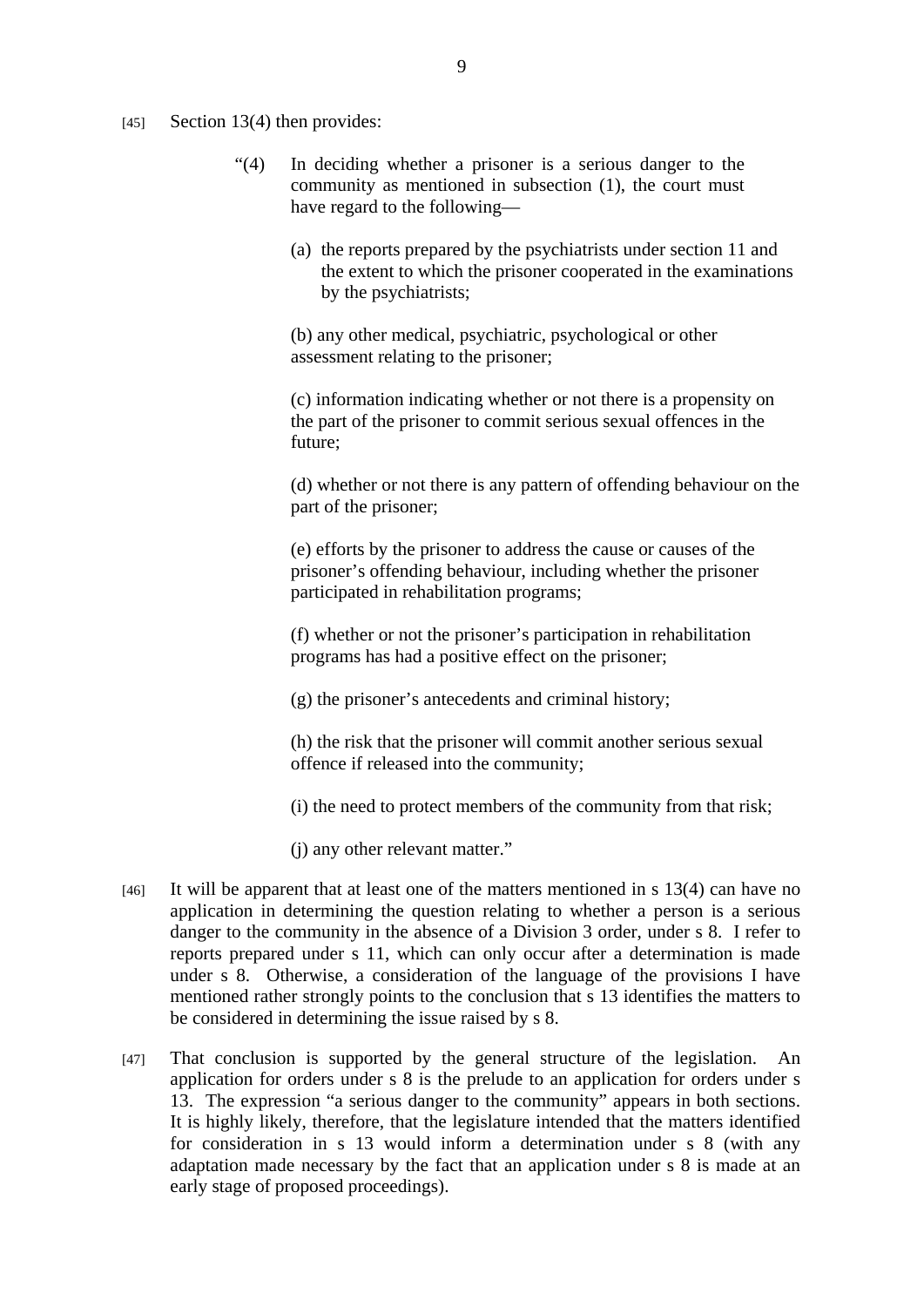- [48] It therefore seems to me to be correct to say that matters for consideration on an application for orders under s 8 include whether there are reasonable grounds for believing that there is an unacceptable risk that the person in question will commit a serious sexual offence if released from custody, or if released from custody without a supervision order being made. The range of considerations set out in s 13(4), save for that in paragraph (a), are accordingly relevant. Those conclusions are, I understand, consistent with the contentions made by Counsel for both parties.
- [49] A question arises whether, when considering the issues raised by s 8, I should bear in mind the provisions of s 13(3):

"(3) On hearing the application, the court may decide that it is satisfied as required under subsection (1) only if it is satisfied—

(a) by acceptable, cogent evidence; and

(b) to a high degree of probability;

that the evidence is of sufficient weight to justify the decision."

- [50] Counsel for the applicant submitted s 13(3) was irrelevant to the determination of the question raised by s 8. Counsel for the respondent made a contrary submission, arguing that it provided part of the statutory context, in what is quite unusual legislation.
- [51] It seems to me to be possible that s 13(3) has some indirect relevance to an application for orders under s 8. That is to say in dealing with such an application, the court does not need to be satisfied that a person is a serious danger to the community in accordance with the standard set out in s 13(3). But in determining whether there are reasonable grounds for believing that a person is a serious danger to the community in the absence of a Division 3 order, it seems to me that one can bear in mind the standard in s 13(3) will apply in the final determination of the question whether a person is a serious danger to the community in the absence of such an order.
- [52] Counsel for the applicant referred to the following passage from *George v Rockett*<sup>2</sup>, a case concerning a statutory provision requiring reasonable grounds for believing something to support the issue of a search warrant:

"The objective circumstances sufficient to show a reason to believe something need to point more clearly to the subject matter of the belief, but that is not to say that the objective circumstances must establish on the balance of probabilities that the subject matter in fact occurred or exists: the assent of belief is given on more slender evidence than proof. Belief is an inclination of the mind towards assenting to, rather than rejecting, a proposition and the grounds which can reasonably induce that inclination of the mind may, depending upon the circumstances, leave something to surmise or conjecture."

 $\frac{1}{2}$ (1990) 170 CLR 104, 116.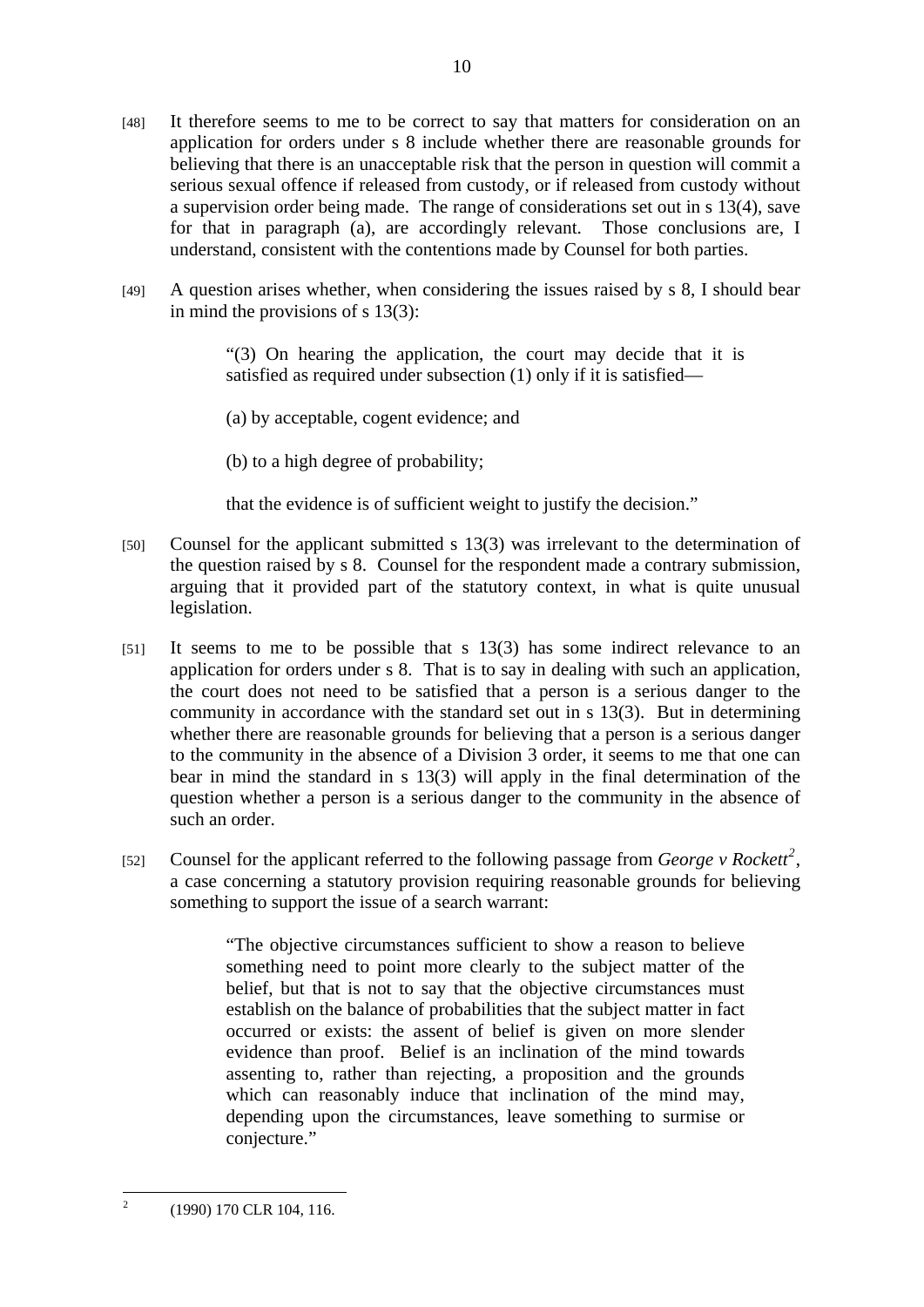[53] Reference to s 13 raises the question whether there are reasonable grounds for believing that there is an "unacceptable risk" that the respondent will commit a serious sexual offence if released from custody without a supervision order being made. In the course of submissions, I queried whether, to the extent that there was a prospect that the respondent would re-offend, the nature of the possible offence was relevant to the question whether the risk was unacceptable. Counsel for the respondent submitted that it was, and counsel for the applicant did not contest that proposition.

11

- [54] I should mention at this stage that in relation to matters of construction, and the making of a determination under s 8, Counsel for the respondent made reference to the fundamental importance which the common law attaches to personal liberty, and the exceptional nature of the DPSOA, referred to in *Attorney-General v Fardon.<sup>3</sup>*
- [55] There is a question which is relevant to the operation of s 8 in the present case, relating to the scope of the expression "a serious sexual offence". Before dealing with that question, it is convenient to identify the principal features of the applicant's case relating to the risk that the respondent will commit further offences if released from custody.

# **Applicant's case on risk of re-offending**

- [56] Obviously, the applicant relies upon the respondent's criminal history. However, reliance seems primarily to be based on Dr Sundin's assessment of his risk of reoffending, coupled with her recommendation that he be released subject to a supervision order which would include appropriate conditions. It is therefore necessary to focus more carefully on Dr Sundin's conclusions.
- [57] I have previously set out what appeared to me to be a key passage from Dr Sundin's principal report. It obviously envisages a risk that the respondent would engage in trading child pornographic images for scenes of bestiality.
- [58] The passage also made reference to some future offence "(involving) a person known to him". The expression was not explained. Counsel for the applicant described the offences for which the respondent is currently in custody as "noncontact and primarily internet-related in nature". No real basis has been identified in the evidence for thinking that there is any risk of present significance that the respondent would engage in any other form of sex-related conduct involving children.
- [59] In this context, I should mention again the passage in Dr Sundin's report where she identified matters which she considered to be sufficient to attract the diagnosis of paedophilia. In her oral evidence, she stated that she suspected the respondent to have paedophilic tendencies. There has been no suggestion that the offences of which the respondent was convicted in 1978 and 1979 were associated with paedophilia. At the time, the respondent was in his teenage years, and the girls involved were not much younger than him. Otherwise, there is no basis whatever for thinking that, in the past, the respondent has engaged in sexual activity with children; and the applicant's case, as I understood it, was really based on the prospect of the respondent engaging in trading in pornographic images of children.

<sup>&</sup>lt;sup>2</sup><br>3 [2003] QSC 331.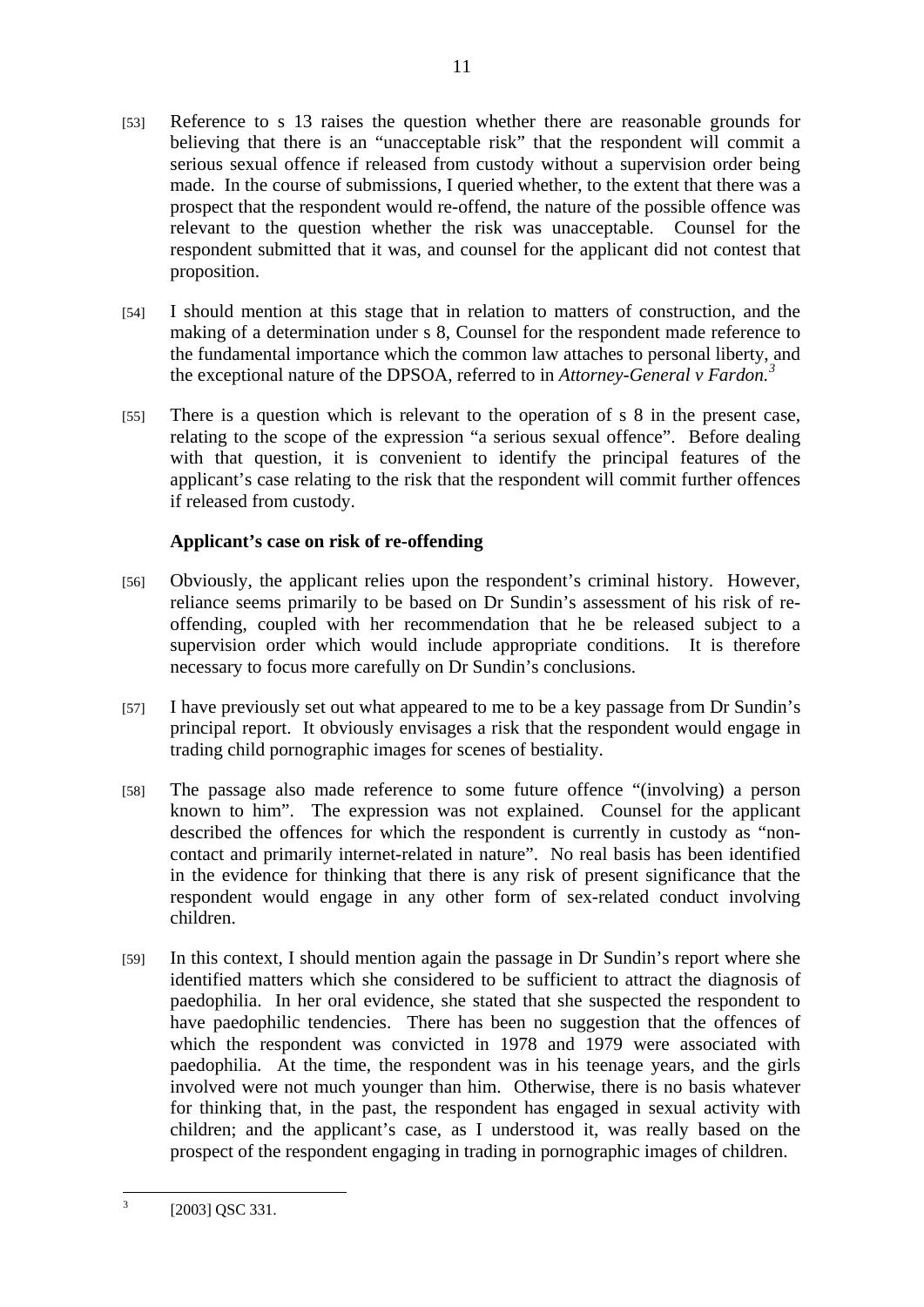# **Serious sexual offences**

- [61] The view that has been taken on this application of the question whether a person is a serious danger to the community requires a consideration of whether there are reasonable grounds for believing that there is an unacceptable risk that the person will commit a serious sexual offence if released without a supervision order. That becomes apparent from a consideration of the combined effect of the provisions of s 8 and s 13. The meaning of the expression "a serious sexual offence" is therefore relevant to the question raised by s 8 whether there are reasonable grounds for believing that the person in question is a serious danger to the community in the absence of a Division 3 order.
- [62] However, the making of an application for an order under s 8 is authorised by s 5(1), "in relation to a prisoner". The term "prisoner" is then defined in s 5(6) to mean "a prisoner detained in custody who is serving a period of imprisonment for a serious sexual offence ...". The meaning of the expression "serious sexual offence" is also relevant to the question whether the present application is authorised by the DPSOA.
- [63] The expression "serious sexual offence" is defined in the Schedule to the DPSOA to mean "an offence of a sexual nature … against children".
- [64] For the respondent it is submitted that the offence of which the respondent was convicted which relates to the photographing of his daughter is not a serious offence of a sexual nature for the purposes of the legislation. The written submissions are to the effect that the other two offences "are not of the magnitude or severity to warrant the application of this exceptional legislation". As I understood the oral submissions for the respondent, it was put in issue whether the offences for which he is now in custody are serious sexual offences, under the DPSOA. It was also submitted that, to the extent there is a risk of re-offending, such offences could not be serious offences of a sexual nature, primarily because they are not likely to be offences of a sexual nature "against children".
- [65] Counsel for the applicant referred me in this context to authorities for the proposition that offences involving child pornography are not "victimless crimes". The primary authority to which I was referred was  $\overline{R}$  v *Jones*<sup>4</sup> where the following passage appears:

"The production of child pornography for dissemination involves the exploitation and corruption of children who are incapable of protecting themselves. The collection of such material is likely to encourage those who are actively involved in corrupting the children involved in the sexual activities depicted and who recruit and use those children for the purpose of recording and distributing the results. The offence of possessing child pornography cannot be characterised as a victimless crime. The children, in the end, are the victims."

 $\frac{1}{4}$ 

 <sup>(1999) 108</sup> A Crim R 50 at [9].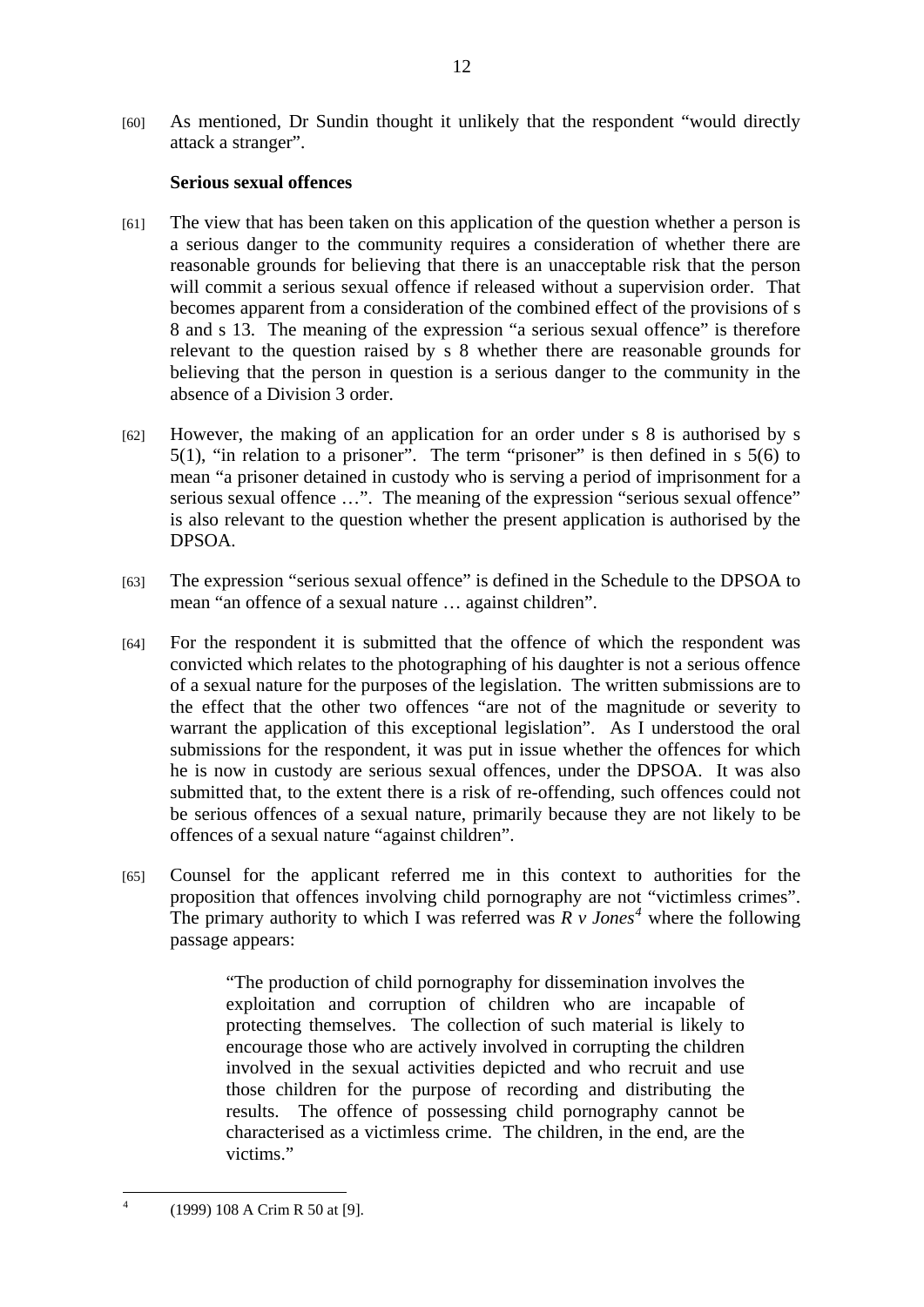- [66] That passage has been widely adopted in a sentencing context. Recent examples to which Counsel for the applicant referred me are  $R \vee Carson^5$ ;  $R \vee Mara^6$ ; and  $R \vee$ *Sykes<sup>7</sup> .*
- [67] Counsel for the respondent drew support for her submission from the decision of the Court of Appeal in  $R \vee$  Finch ex-parte A-G  $(Qld)^8$ . That case dealt with the provisions of s 9 of the *Penalties and Sentences Act* 1992 (Qld) ("PSA"). Under s 9(2) a sentencing court was required to have regard to the principle that a sentence of imprisonment should be imposed as a last resort. However, that was qualified by s 9(5), which stated that the principle did not apply "to the sentencing of an offender for any offence of a sexual nature committed in relation to a child under 16 years". The offender in that case had pleaded guilty to a charge that he "knowingly had possession of child abuse computer games". The question raised, therefore, was whether by virtue of the s 9(5) of the PSA, the principle identified in s 9(2) did not apply. Williams JA (with whom the other members of the court agreed) said<sup>9</sup>:

"However, it is difficult to conclude that the offence here was 'committed in relation to a child under 16 years'. Whilst the expression 'in relation to' is generally given a wide meaning, there is certainly no identifiable child under 16 years with respect to whom this offence was 'committed'. In my view it is unhelpful to say that the images depict children under the ages of 16 years."

- [68] He concluded that s 9(5) of the PSA did not apply to the offence under consideration. The legislation was subsequently amended, apparently as a consequence of this decision.
- [69] Although the context in which s 9(5) of the PSA is found is not the same as the context provided by the DPSOA, they are not entirely unrelated. Since the DPSOA can lead to the imprisonment of a person, other than as a penalty for an offence, it might well be considered that a stricter approach should be taken to the construction of its provisions, than to the construction of s 9 of the PSA.
- [70] The expression "in relation to" used in s 9(5) envisages a less direct connection between the offence and a child, than the expression "against". That case provides, in my view, considerable support by way of analogy for the submission made on behalf of the respondent.
- [71] It seems to me that the question whether an offence involving child pornography is an offence of a sexual nature "against children" will depend upon the facts said to constitute the offence. Where, for example, a person charged with the offence of the indecent treatment of a child under the age of 16, had procured the child to engage in sexual activity which was then photographed, it may well be the case the offence is an offence against that child, and that it comes within the definition of a serious sexual offence.

 5 [2008] QCA 268 at [28].

<sup>6</sup> [2009] QCA 208 at [17].

<sup>7</sup> [2009] QCA 267 at [19].

<sup>8</sup> [2006] QCA 60.

 $\alpha$ At [19].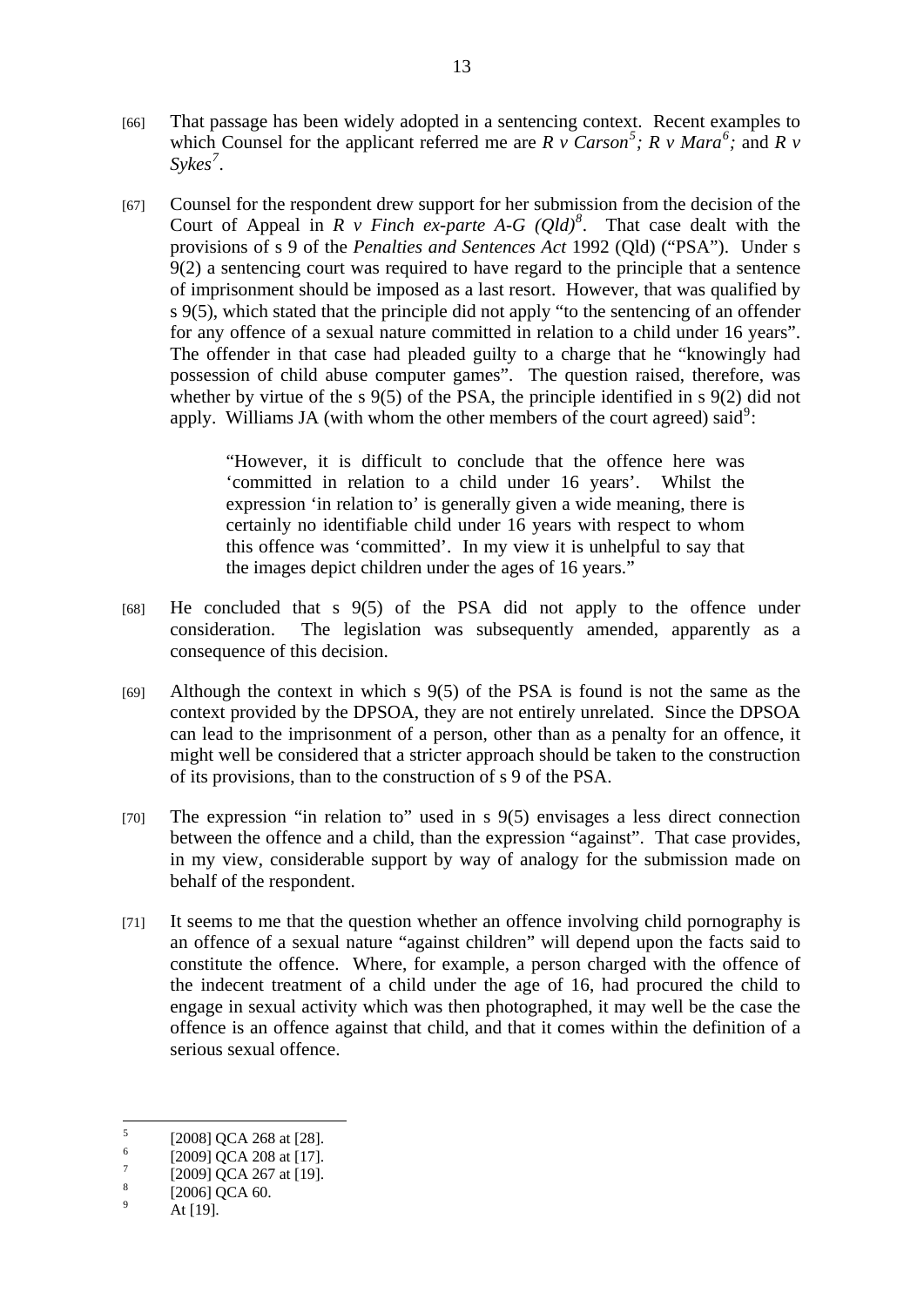- [72] On the other hand, it seems to me that where a person obtains pornographic material involving children, in the production of which that person has played no role, and that person uses the material to obtain sexual gratification from that person's dealings with another adult, it does not seem to me that that involves the commission of a serious sexual offence, as defined in the DPSOA. The connexion between the offending conduct and any particular child seems to me to be too remote to come within the statutory provision.
- [73] On that basis, I am of the view that any future offence to which Dr Sundin referred by her statement that "(the respondent) may be unable to resist his paedophilic drives and once again become absorbed in trading child pornographic images for scenes of bestiality" is not a serious sexual offence for the purposes of the DPSOA.
- [74] With respect to the competence of the application, on the same basis it seems to me that the offences of possessing child exploitation material and distributing child exploitation material (at least to the extent that they relate to material which the respondent obtained by means of the internet, intended for use, and used, for the purpose of obtaining sexual gratification from adults) do not constitute serious sexual offences.
- [75] However, one of those offences is identified as the "indecent treatment of a child under 16". That is an offence to which the respondent pleaded guilty. It relates to the taking of a photograph or photographs of his daughter. The respondent says that the photograph was not taken for purposes associated with sexual gratification, though it was later used along with pornographic material obtained over the internet, in the manner I have described. For present purposes, I propose to accept that the respondent's evidence is truthful.
- [76] Nevertheless, it seems to me that I am constrained to act upon the charge and the respondent's plea of guilty, resulting in a conviction. The offence of which he was convicted was the indecent treatment of a child under 16 years of age. The indecency can only relate to something of a sexual nature. The plea of guilty constitutes an admission that the photograph was indecent, and that there was no legitimate reason for it. The offence directly involved a child. It seems to me that this offence is a serious sexual offence for the purposes of the DPSOA.

#### **Prospects of further sexual offending**

- [77] The offences committed by the applicant for which he was convicted in 1978 and 1979 were committed with girls only a little younger than him. There is no suggestion that the girls did not in fact consent. Each was apparently a girlfriend at the time of the offending. There is in my view no real basis for thinking that any analogous offence might be committed by the respondent in the future
- [78] The offences committed in May 1987 were committed under the influence of alcohol, and at a time when the respondent was having difficulties with the control of his consumption of alcohol. That is apparent from the series of offences which he committed at about that time, relating to driving a motor vehicle, whilst under the influence of alcohol. He says he has taken steps to control his intake of alcohol. There has been no suggestion of any subsequent of any alcohol-related offence. Beyond that, it is clear that these offences were committed at a time when the respondent, who was then a member of a football club, was in the company of other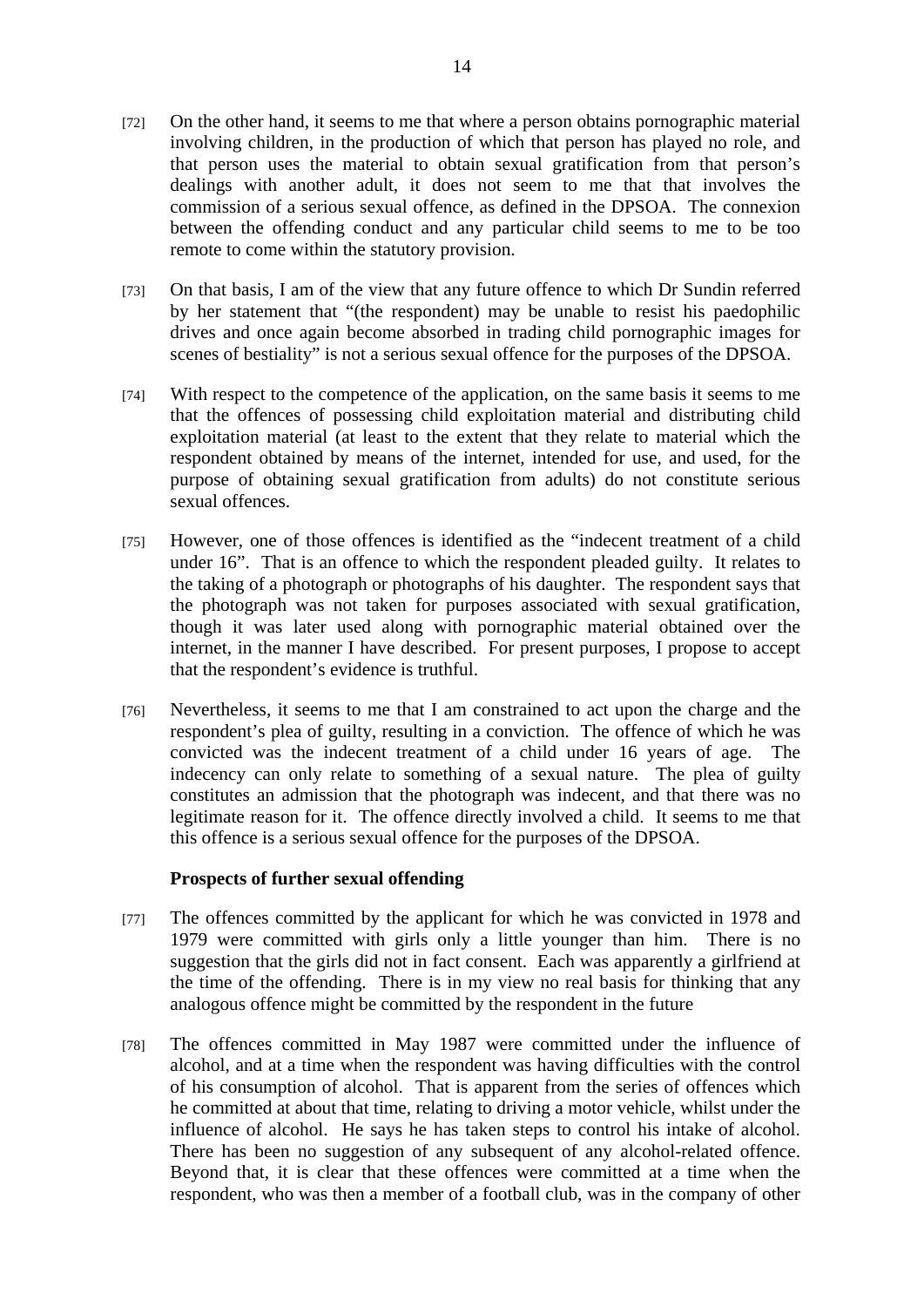young men who faced similar charges. It is likely that the "group dynamic" played some role in the commission of the offences.

- [79] It is now almost 23 years since those offences were committed. There has been no suggestion of any analogous offence in that time. Indeed, the respondent has recently undergone the HISOP. He is reported as displaying empathy to the victim of his offences (this is referred to in the report on the completion of the HISOP, and by Mr Jordan, though the reference might be to the "victim" of later offences). Dr Sundin thought that it was unlikely that the respondent "would directly attack a stranger".
- [80] On the material before me, I am satisfied that there is no reasonable ground for believing that the respondent will commit an offence analogous to those committed by him in May 1987.
- [81] So far as the offences committed in about the first half of 2005 relate to the taking indecent photographs of his daughter, that seems to have formed a relatively minor element of his conduct at that time. I have previously referred to the role which it played in his sexual conduct. The reports before me indicate that he is deeply regretful of involving her in that conduct; and that he has a deep attachment to his children. On detection, he immediately sought counselling. He has undertaken a number of courses subsequently. In my view, there is no reasonable ground for thinking that there is any real risk that he would engage in such conduct in the future.
- [82] With respect to the other offences of which he was convicted in 2007, I have formed the view that they are not serious sexual offences for the purposes of the DPSOA, and accordingly not relevant to the question raised by s 8 of that Act. However, I understand that there has been no previous consideration of this question, and am conscious that a different view might ultimately prevail. I therefore propose to proceed on the basis that my view is not correct; and that the offences that related to the obtaining and use of child pornographic material by means of the internet are serious sexual offences.
- [83] It will be recalled that Dr Sundin considered that the prospect that the respondent would commit further similar offences was moderate. However, she described this expression as covering a broad range. She expressed the view that, if within a period of 2 years between detection and the time he was sentenced, the respondent had not used the internet, her assessment of the risk would be at the low end of the moderate range.
- [84] Counsel for the respondent submitted that I should take into account, in considering the risk that the respondent might re-offend after his release, that he will be required to report to the Commissioner of Police the details identified in s 16 the *Child Protection (Offender Reporting) Act* 2004 (Qld). That no doubt would serve as a reminder to the respondent that there is ongoing interest in his conduct, and that he is likely to be easily located should he offend. While this may reduce the risk that the respondent will commit offences in the future, it is not a matter on which I place a great deal of weight.
- [85] It seems to me that I am required to consider the evidence as a totality, in determining whether there are reasonable grounds for believing that the respondent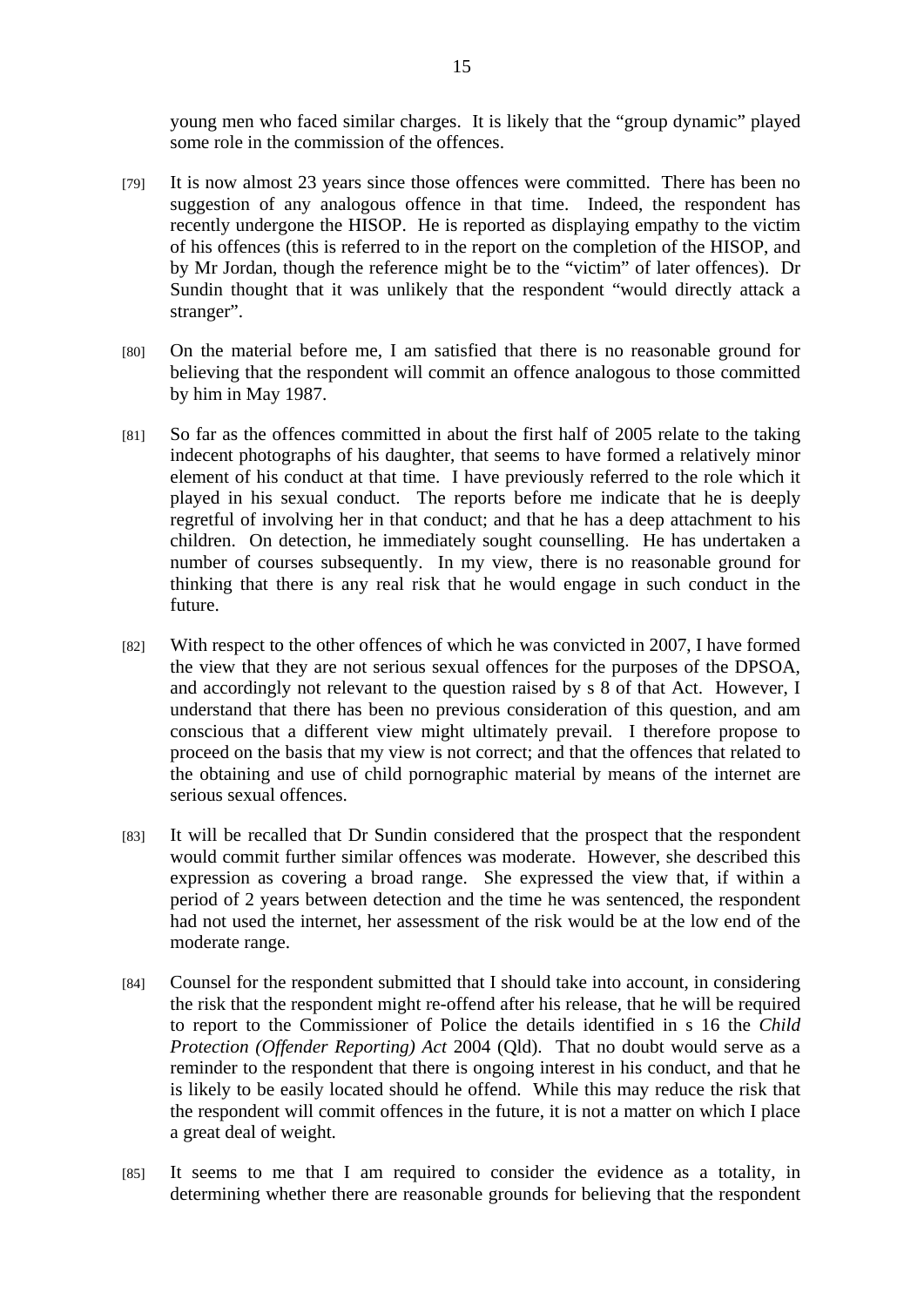is a serious danger to the community if released in the absence of a supervision order.

- [86] I accept that the respondent did not use the internet in the 2 year period between 2005 and 2007.
- [87] It seems to me that I should consider Dr Sundin's opinion in the light of the steps the respondent took, almost immediately after detection to change his behaviour, including his seeking of counselling and other assistance; his willingness to undertake programmes in prison; and their favourable outcomes. I am conscious of the great significance which parole boards attached to programmes such as the HISOP. It seems to me that I should not ignore the fact that courts recognise that imprisonment has an effect of personal deterrence. The respondent's history suggests that he has been responsive to such deterrence in the past.
- [88] Further, the question I have to consider is whether there are reasonable grounds for believing that the respondent, if released without a supervision order, would be a serious danger to the community, in the sense that there is an unacceptable risk that he would commit a serious sexual offence. Accepting for this purpose that the offences relating to obtaining, and passing on, child pornography are such offences, it seems to me that I should consider whether there are reasonable grounds for believing that if the respondent were released without a supervision order, there would be an unacceptable risk that the respondent would commit such an offence. The objects of the Act relevantly include an intention to ensure "adequate protection of the community"; and it seems to me to follow that the acceptability or otherwise of the risk of a further offence must be considered, bearing in mind the potential harm caused to others by the offending. In the case of offences involving child pornography of the kind presently under consideration such harm is indirect, and relatively remote. It seems very difficult to think that any further offence of this kind which might be committed by the respondent would have any perceptible effect on the extent to which children are involved in such pornography, or indeed on the extent to which adults engage children in activities for this purpose.
- [89] Bearing in mind the relatively low level of risk that the respondent would commit further offences of this kind, and the very remote prospect of any perceptible detriment to others, it seems to me that there is no reasonable ground for believing that if the respondent were released without being subject to a supervision order, he would be a serious danger to the community. I should add that I have reached this conclusion without considering the standard of satisfaction identified in s 13(3).
- [90] Dr Sundin expressed a view that there was an "identified concern" that the respondent might engage in contact sexual offences involving children. In part, as mentioned, this was based on a statistical study of persons who downloaded child pornographic material from the internet; and in part on a correlation between sexual sadism and paedophilia. Dr Sundin also placed some weight on the fact that the respondent sought to hide the material relating to child pornography from his wife and children, it being "the pattern of people involved in child pornography" to "seek to keep the material secret".
- [91] The use which the respondent made of the child pornographic material seems to me to be atypical. It seems to me to be difficult to apply the statistical results drawn from persons who download child pornography to the applicant. Dr Sundin's